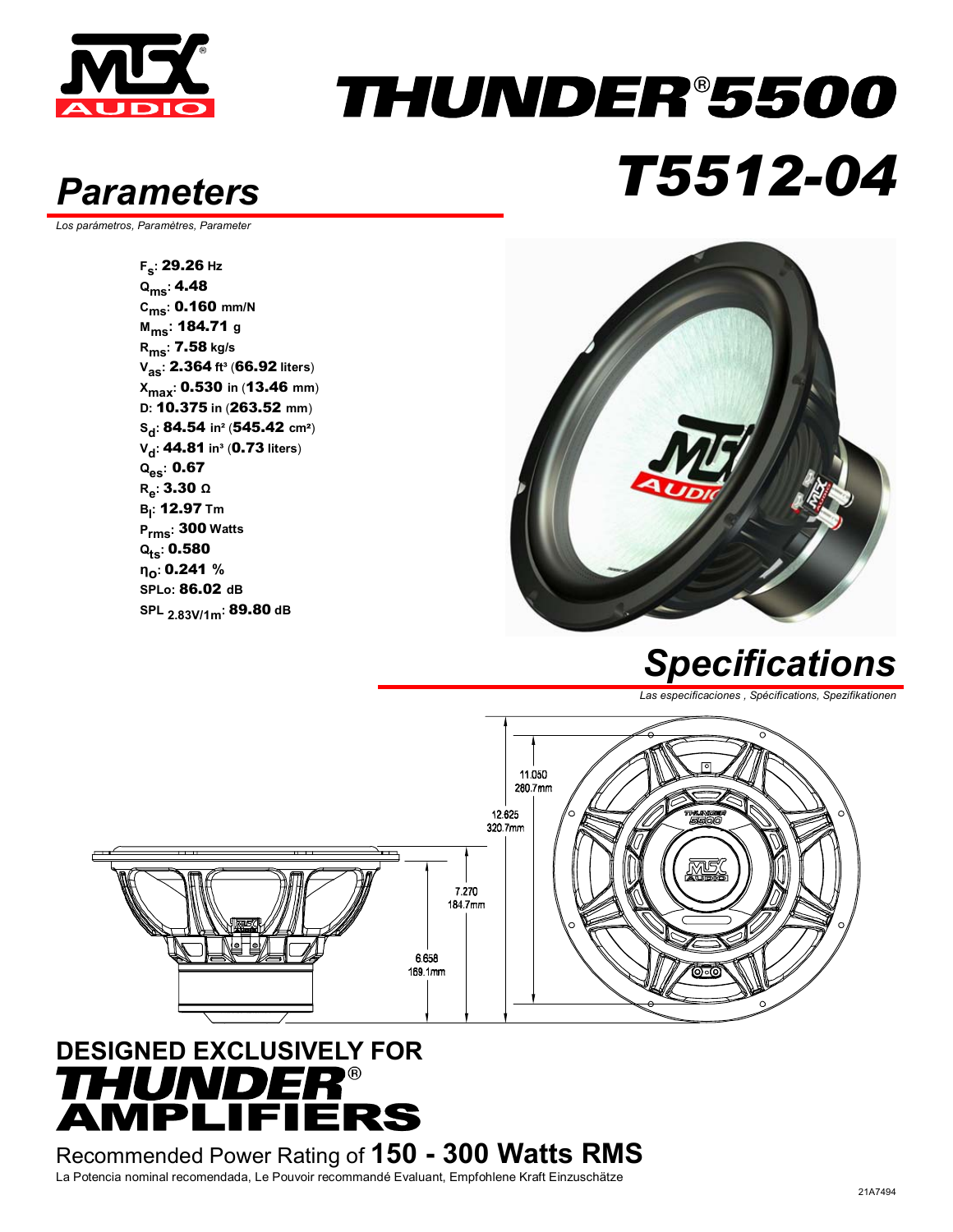

# *THUNDER®5500*

### *Sealed Enclosure T5512-04*

*El Cerco sellado, Clôture scellée, Abgedichtete Einschließung* 

For the best possible sound quality where space is a premium, MTX recommends using a sealed enclosure. For excellent sound quality with increased output compared to sealed enclosures (3dB or more), MTX recommends using a vented enclosure. All recommended enclosures have been designed and thoroughly tested by MTX.





Net Internal Volume: 1.25 ft<sup>3</sup>



*La Lista de partes, Liste de parties, Ersatzteilliste* 



(Para la mejor calidad sano posible donde espacia es una prima, MTX recomienda utilizando un cerco sellado. Para la calidad sano excelente con la producción aumentada comparó con cercos sellados (3dB o más), MTX recomienda utilizando un descargar cerco. Todos cercos recomendados se han diseñado y han sido probados completamente por MTX.*)*  (Pour la qualité solide le mieux possible où l'espace est une prime, MTX recommande utilisant une dôture scellée. Pour la qualité solide excellente avec le production augmenté en comparaison des<br>clôtures scellées (3 dB ou verglichen zu abgedichteten Einschließungen (3dB oder mehr), MTX daß das Benutzen von einer vented Einschließung empfiehlt aus. Alle empfohlenen Einschließungen sind entworfen worden und sind<br>gründlich durch MTX geprüft wo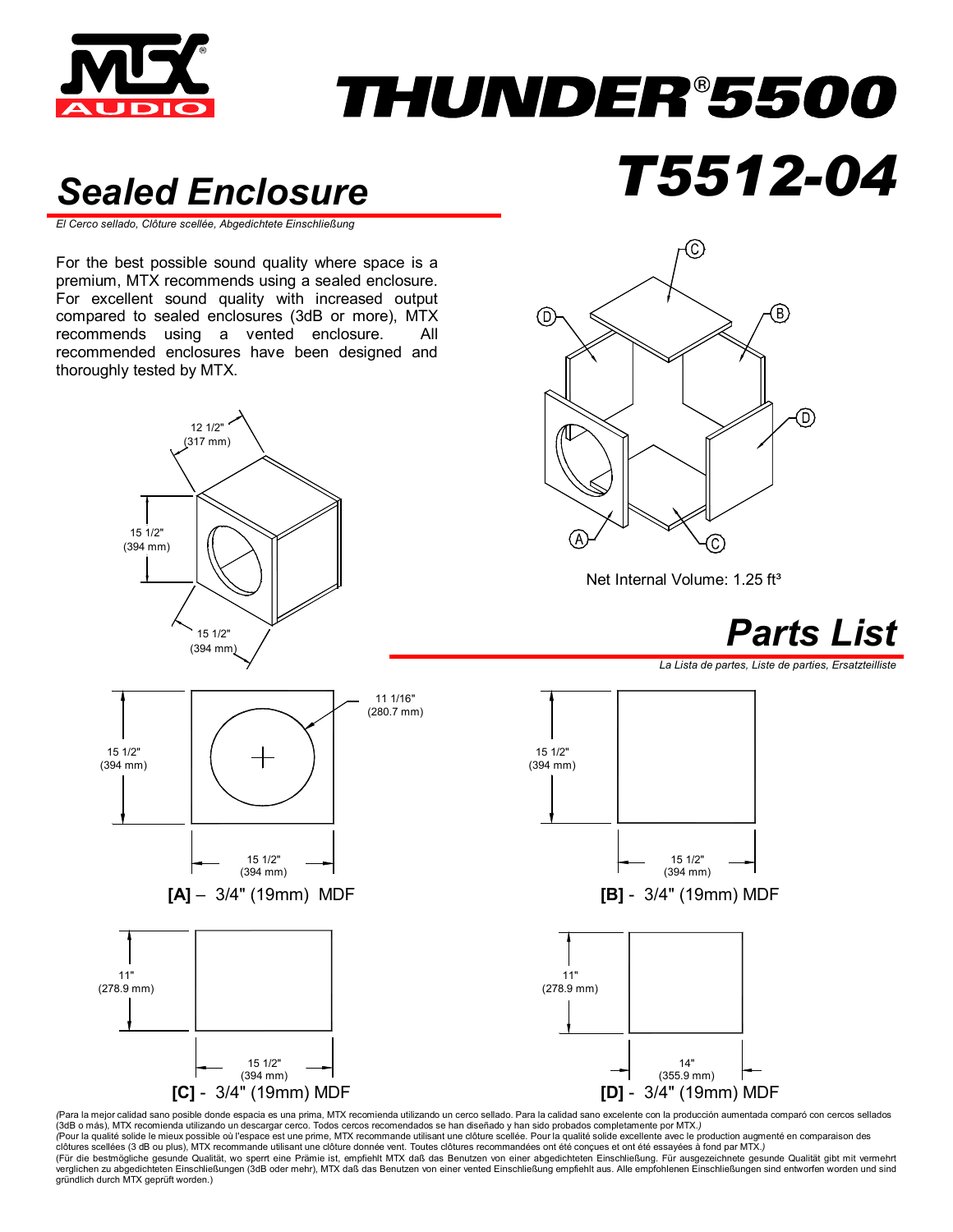

## THUNDER®5500

(C

⊚

### *Vented Enclosure T5512-04*

*Descargar Cerco, Clôture donnere vent, Vented Einschließung*

For the best possible sound quality where space is a premium, MTX recommends using a sealed enclosure. For excellent sound quality with increased output compared to sealed enclosures (3dB or more), MTX recommends using a vented enclosure. All recommended enclosures have been designed and thoroughly tested by MTX.



*(*Para la mejor calidad sano posible donde espacia es una prima, MTX recomienda utilizando un cerco sellado. Para la calidad sano excelente con la producción aumentada comparó con cercos sellados (3dB o más), MTX recomienda utilizando un descargar cerco. Todos cercos recomendados se han diseñado y han sido probados completamente por MTX.*)*<br>(Pour la qualité solide le mieux possible où l'espace est une prime, MTX re clôtures scellées (3 dB ou plus), MTX recommande utilisant une clôture donnée vent. Toutes clôtures recommandées ont été conçues et ont été essayées à fond par MTX.)<br>(Für die bestmögliche gesunde Qualität, wo sperrt eine P verglichen zu abgedichteten Einschließungen (3dB oder mehr), MTX daß das Benutzen von einer vented Einschließung empfiehlt aus. Alle empfohlenen Einschließungen sind entworfen worden und sind gründlich durch MTX geprüft worden.*)*